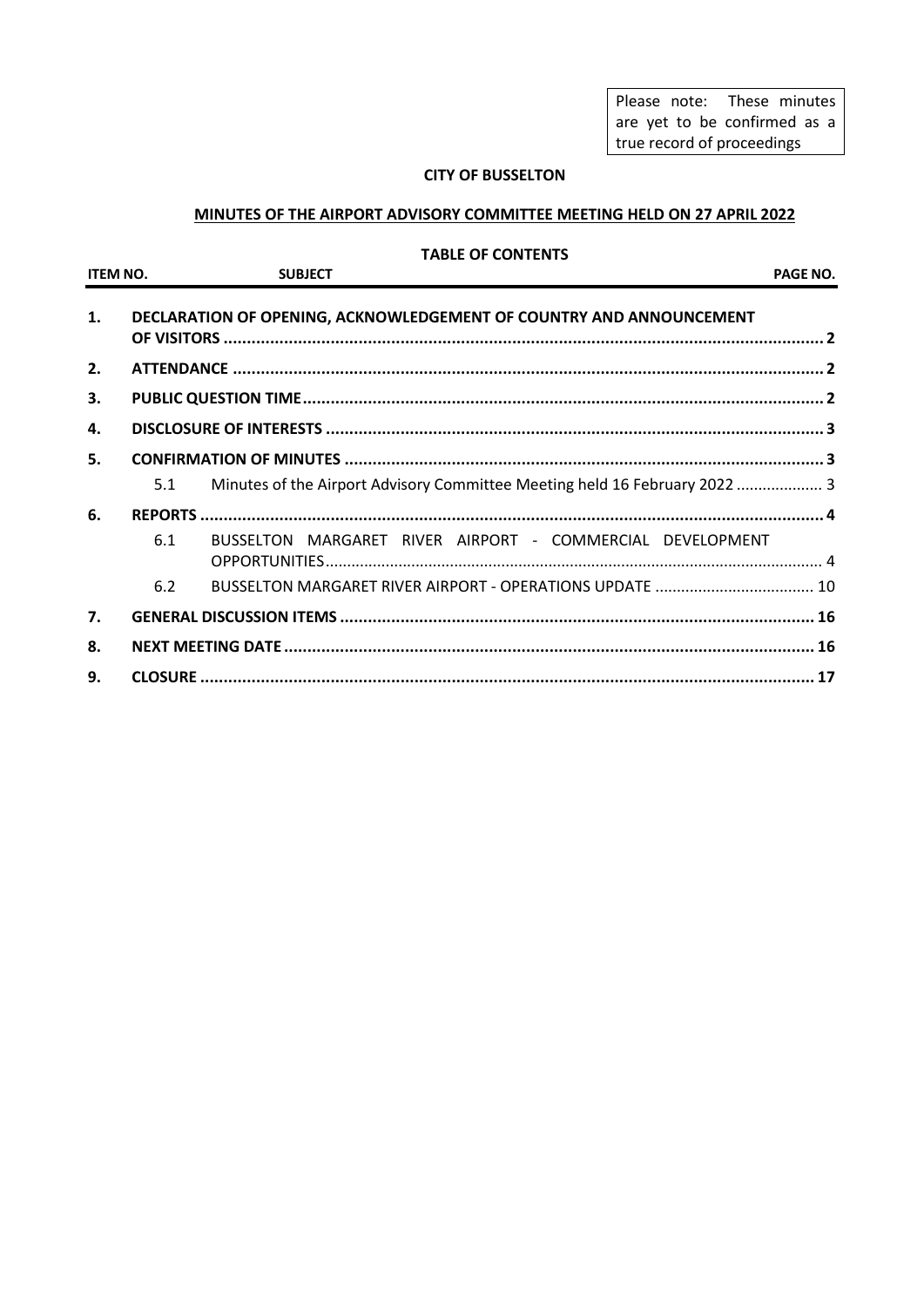# **MINUTES**

# **MINUTES OF THE AIRPORT ADVISORY COMMITTEE HELD IN THE COMMITTEE ROOM, ADMINISTRATION BUILDING, SOUTHERN DRIVE, BUSSELTON, ON 27 APRIL 2022 AT 9.00AM.**

# <span id="page-1-0"></span>**1. DECLARATION OF OPENING, ACKNOWLEDGEMENT OF COUNTRY AND ANNOUNCEMENT OF VISITORS**

The Presiding Member opened the meeting at 9:08am.

The Presiding Member noted this meeting is held on the lands of the Wadandi people and acknowledged them as Traditional Owners, paying respect to their Elders, past and present, and Aboriginal Elders of other communities who may be present.

# <span id="page-1-1"></span>**2. ATTENDANCE**

Presiding Member: Members:

| Cr Phill Cronin | Cr Paul Carter    |
|-----------------|-------------------|
|                 | Cr Jodie Richards |

# Officers:

Mr Mike Archer, Chief Executive Officer Mrs Naomi Searle, Director, Community and Commercial Services Ms Jennifer May, Manager, Economic and Business Development Services Mr Nicholas Cooper, Airport Operations Coordinator Ms Jo Barrett-Lennard, Governance Officer

## Apologies:

Cr Anne Ryan Cr Mikayla Love *(Deputy)*

# <span id="page-1-2"></span>**3. PUBLIC QUESTION TIME**

3.1 Phil Vincent

## **Question**

Does the City have any plans to move the Clay Target Club given its proximity to the Airport?

## **Response**

**(Mrs Naomi Searle, Director Community and Commercial Services)** The City is not anticipating the Clay Target Club to be moved at this stage.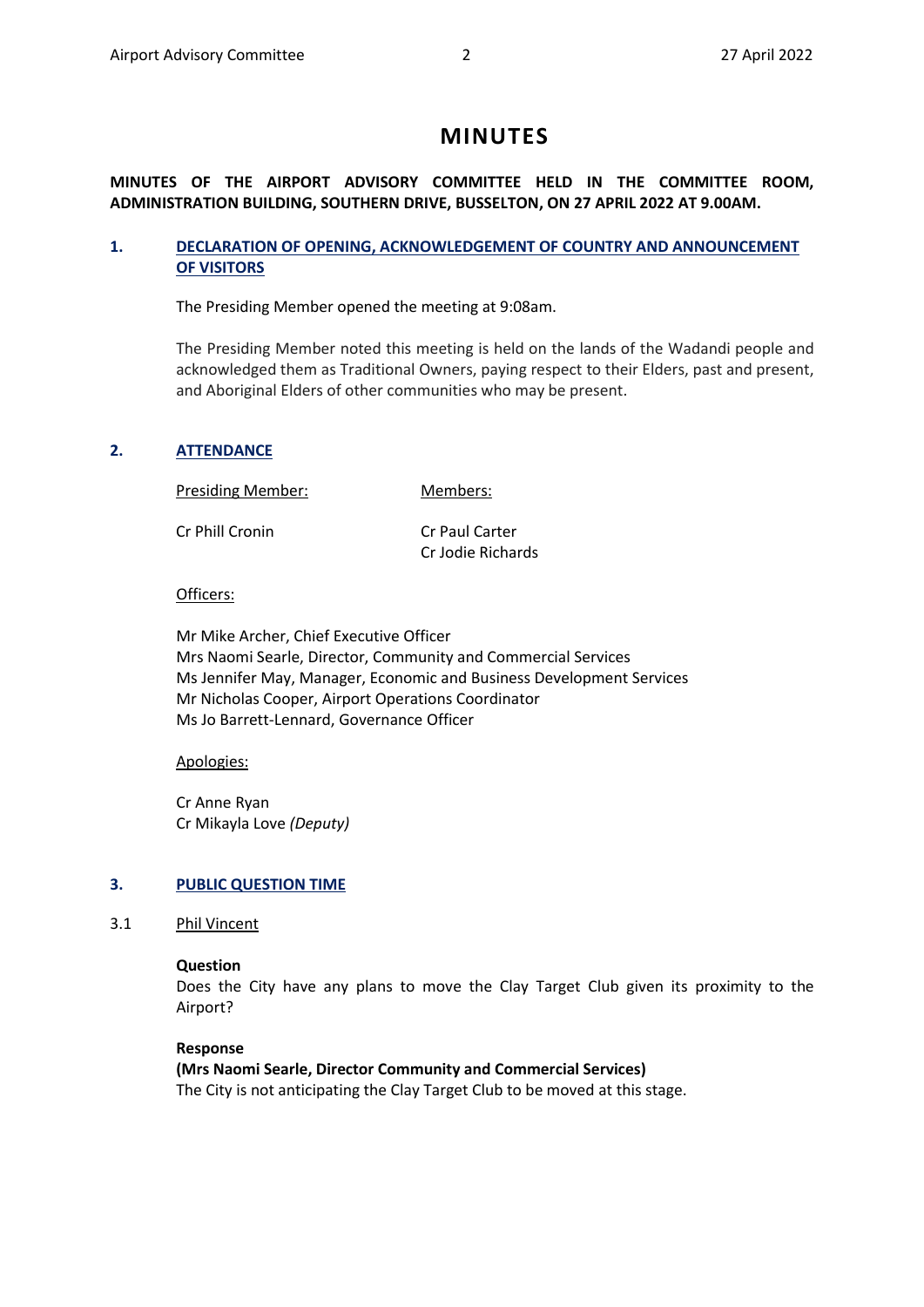## **Question**

Is there opportunity for the Clay Target Club to advertise at the Airport for events with the Club?

#### **Response**

**(Mrs Naomi Searle, Director Community and Commercial Services)** There is possibility for the Clay Target Club to advertise.

#### **(Cr Phill Cronin)**

There is an opportunity for the Clay Target Club to apply for MERG funding.

#### **Question**

Where does the money for the Airport come from in regards to facilities, staffing, works and other expenditures?

#### **Response**

#### **(Mrs Naomi Searle, Director Community and Commercial Services)**

The Airport runs as a commercial business. Last financial year the Airport ended with a net operational profit of just over \$1 million, all of which has been reinvested back into the Airport.

## <span id="page-2-0"></span>**4. DISCLOSURE OF INTERESTS**

Nil

#### <span id="page-2-1"></span>**5. CONFIRMATION OF MINUTES**

<span id="page-2-2"></span>5.1 Minutes of the Airport Advisory Committee Meeting held 16 February 2022

#### **COMMITTEE DECISION**

**AIR2204/078** Moved Councillor J Richards, seconded Councillor P Carter

**That the Minutes of the Airport Advisory Committee Meeting held 16 February 2022 be confirmed as a true and correct record.**

**CARRIED 3/0**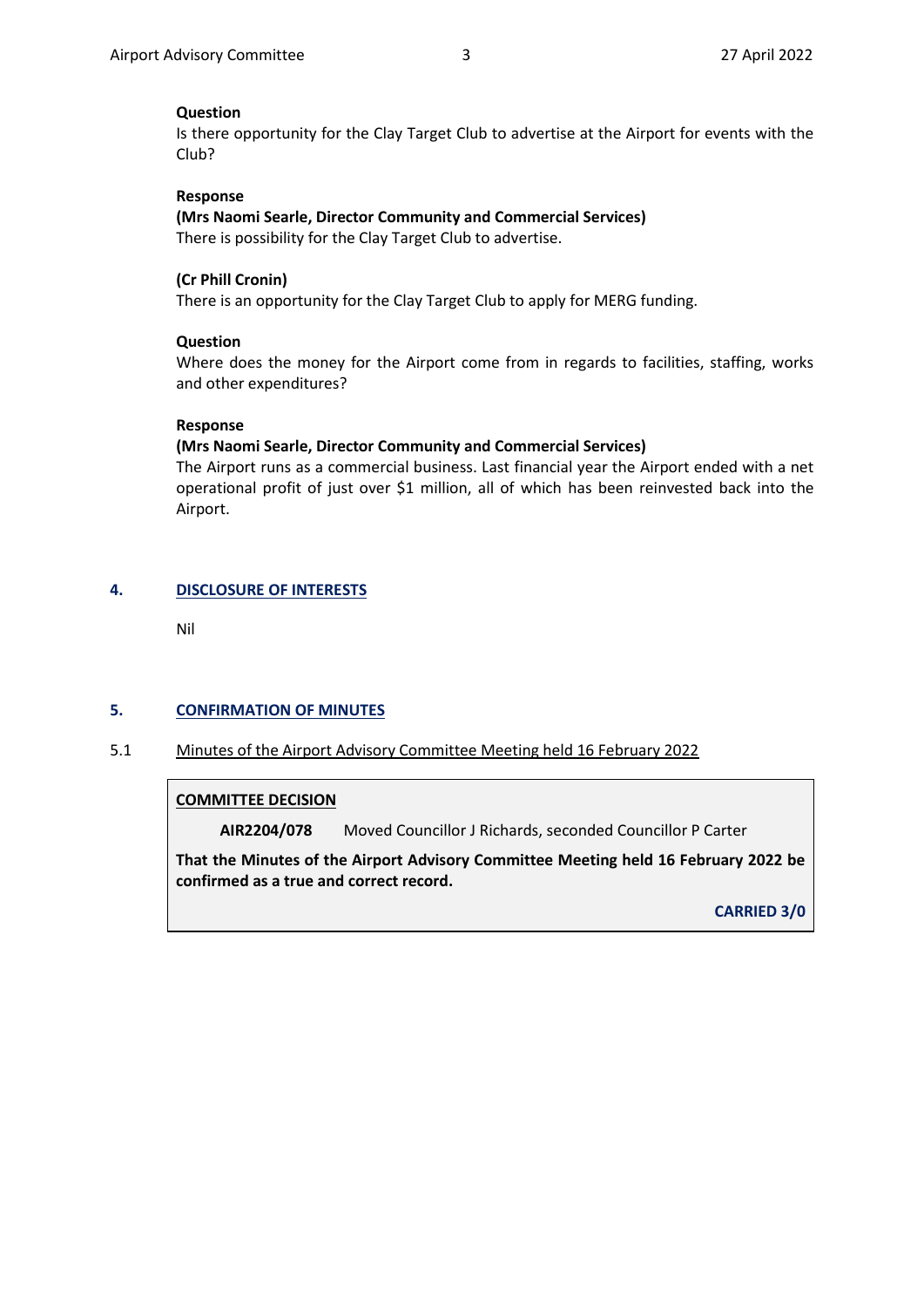<span id="page-3-0"></span>

| <b>REPORTS</b> |  |
|----------------|--|
|----------------|--|

#### <span id="page-3-1"></span>6.1 BUSSELTON MARGARET RIVER AIRPORT - COMMERCIAL DEVELOPMENT OPPORTUNITIES

| <b>STRATEGIC THEME</b>                          | OPPORTUNITY - A vibrant City with diverse opportunities and a<br>prosperous economy                                                                                                                                                  |
|-------------------------------------------------|--------------------------------------------------------------------------------------------------------------------------------------------------------------------------------------------------------------------------------------|
| <b>STRATEGIC PRIORITY</b>                       | 3.4 Develop aviation opportunities at the Busselton Margaret River<br>Airport.                                                                                                                                                       |
| <b>SUBJECT INDEX</b>                            | <b>BMRA</b>                                                                                                                                                                                                                          |
| <b>BUSINESS UNIT</b>                            | <b>Community and Commercial Services</b>                                                                                                                                                                                             |
| <b>REPORTING OFFICER</b>                        | Director, Community and Commercial Services - Naomi Searle                                                                                                                                                                           |
| <b>AUTHORISING OFFICER</b>                      | Director, Community and Commercial Services - Naomi Searle                                                                                                                                                                           |
| <b>NATURE OF DECISION</b>                       | Executive: Substantial direction setting, including adopting budgets,<br>strategies, plans and policies (excluding local planning policies);<br>and sponsorships; reviewing<br>funding,<br>donations<br>committee<br>recommendations |
| <b>VOTING REQUIREMENT</b><br><b>ATTACHMENTS</b> | <b>Absolute Majority</b><br>Nil                                                                                                                                                                                                      |

## **COMMITTEE RECOMMENDATION**

**AIR2204/079** Moved Councillor P Carter, seconded Councillor J Richards

**That the Council:**

- **1. Supports the engagement of a Business Development resource to pursue commercial opportunities at the Busselton Margaret River Airport, and**
- **2. Endorses the allocation of \$130k in the draft 2022/23 and 2023/24 budgets to engage a Business Development resource acknowledging that these costs will be funded from the net operating surplus of the Busselton Margaret River Airport.**

**CARRIED 3/0**

## **OFFICER RECOMMENDATION**

That the Council:

- 1. Supports the engagement of a Business Development resource to pursue commercial opportunities at the Busselton Margaret River Airport, and
- 2. Endorses the allocation of \$130k in the draft 2022/23 and 2023/24 budgets to engage a Business Development resource acknowledging that these costs will be funded from the net operating surplus of the Busselton Margaret River Airport.

## **EXECUTIVE SUMMARY**

With the completion of Busselton Margaret River Airport (BMRA) redevelopment project, increased charter and regular public transport (RPT) services, and easing of the COVID-19 pandemic restrictions, the BMRA is facing increasing operational requirements. Operational safety and effectiveness of the BMRA is priority, however as a result, and given current resourcing levels the ability to pursue commercial development opportunities is limited.

This report recommends Council allocate funding to engage a dedicated resource focused on pursuing commercial development opportunities for a two year period commencing in the 2022/23 financial year.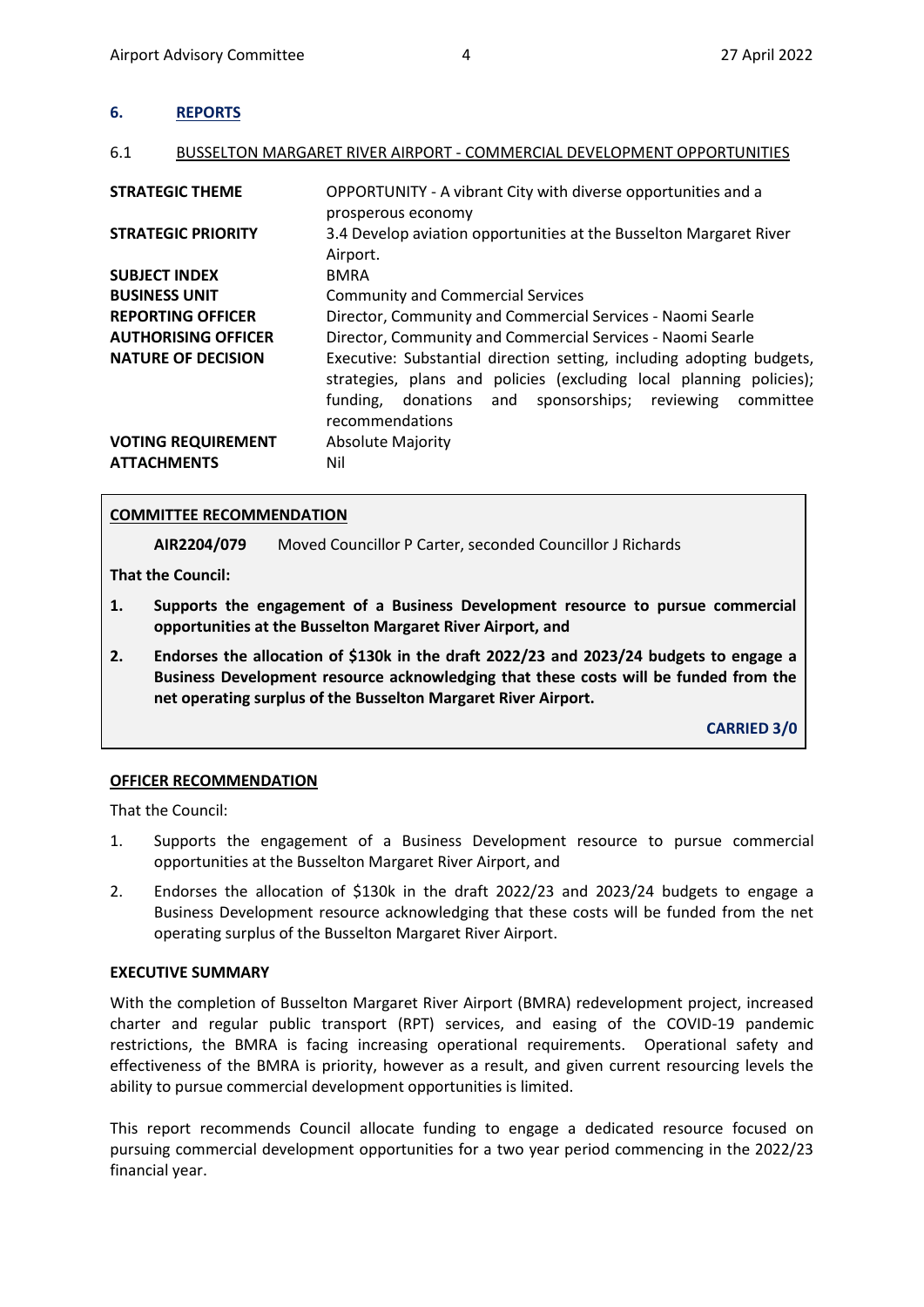# **BACKGROUND**

The City of Busselton completed the BMRA redevelopment project in March 2018 with construction of airside and landside infrastructure that enables domestic and international air services to destinations such as Melbourne, Sydney, Singapore, Kuala Lumpur, Denpasar and China. The redevelopment project was funded through the Federal and State Governments in conjunction with the City of Busselton and enabled the construction of significant infrastructure including the following:

- Code 4E Runway: 2520m x 45m to facilitate aircraft such as Boeing 737, Airbus 320 and Airbus 330
- A total of 11 aircraft apron parking bays (Code C / E) and connecting taxiways
- Jet A1 and Avgas fuel facility (Truck & Bowser)
- Two helipads
- Public car parking (422 bays)
- General aviation precinct 34 lots comprising two Code B aprons capable of accommodating up to 34 fully serviced hangars and two fully serviced hangar lots with Code C apron access
- Airfreight hub Stage 1 of the Commercial and Industrial Precinct with four serviced lots with direct airside access and three landside serviced lots.

Following successful negotiations with Jetstar, the airline and the City announced a new Melbourne – Busselton RPT service in October 2019, with a commencement date of 25 March 2020. To facilitate the new service, the City expanded the existing terminal and constructed a new separate arrivals hall, in addition to procuring and installing necessary security screening and baggage handling equipment. Services were postponed on a number of occasions as a result of the COVID-19 pandemic and recently commenced on 6 April 2022.

Since this time the City has been pursuing various commercial opportunities which were noted and endorsed at the City's of Busselton Airport Advisory Committee (AAC) meeting held 2<sup>nd</sup> December 2020, and as set out in the below table:

| <b>Product/Service</b>                  | <b>Description</b>                                                                                                                                                                                                                                                                                         | <b>Actions</b>                                                                                                                                                                                                                                                                                                            |
|-----------------------------------------|------------------------------------------------------------------------------------------------------------------------------------------------------------------------------------------------------------------------------------------------------------------------------------------------------------|---------------------------------------------------------------------------------------------------------------------------------------------------------------------------------------------------------------------------------------------------------------------------------------------------------------------------|
| <b>BMRA Route</b><br><b>Development</b> | Interstate RPT domestic<br>$\bullet$<br>services (Melbourne,<br>Sydney, Brisbane)<br>Intrastate FIFO closed<br>$\bullet$<br>charter operations<br>Intrastate RPT domestic<br>٠<br>services (Port Hedland,<br>Karratha, Broome,<br>Newman)<br><b>International RPT</b><br>$\bullet$<br>services (Singapore) | Develop business case for Sydney and Singapore<br>٠<br>services with State Government (TWA)<br>Continue to promote the BMRA as a FIFO<br>٠<br>regional base to mining /resource sector (Rio<br>Tinto, BHP, FMG, CME)<br>Negotiations with airlines<br>$\bullet$<br>Federal Govt approvals (Home Affairs, Border<br>Force) |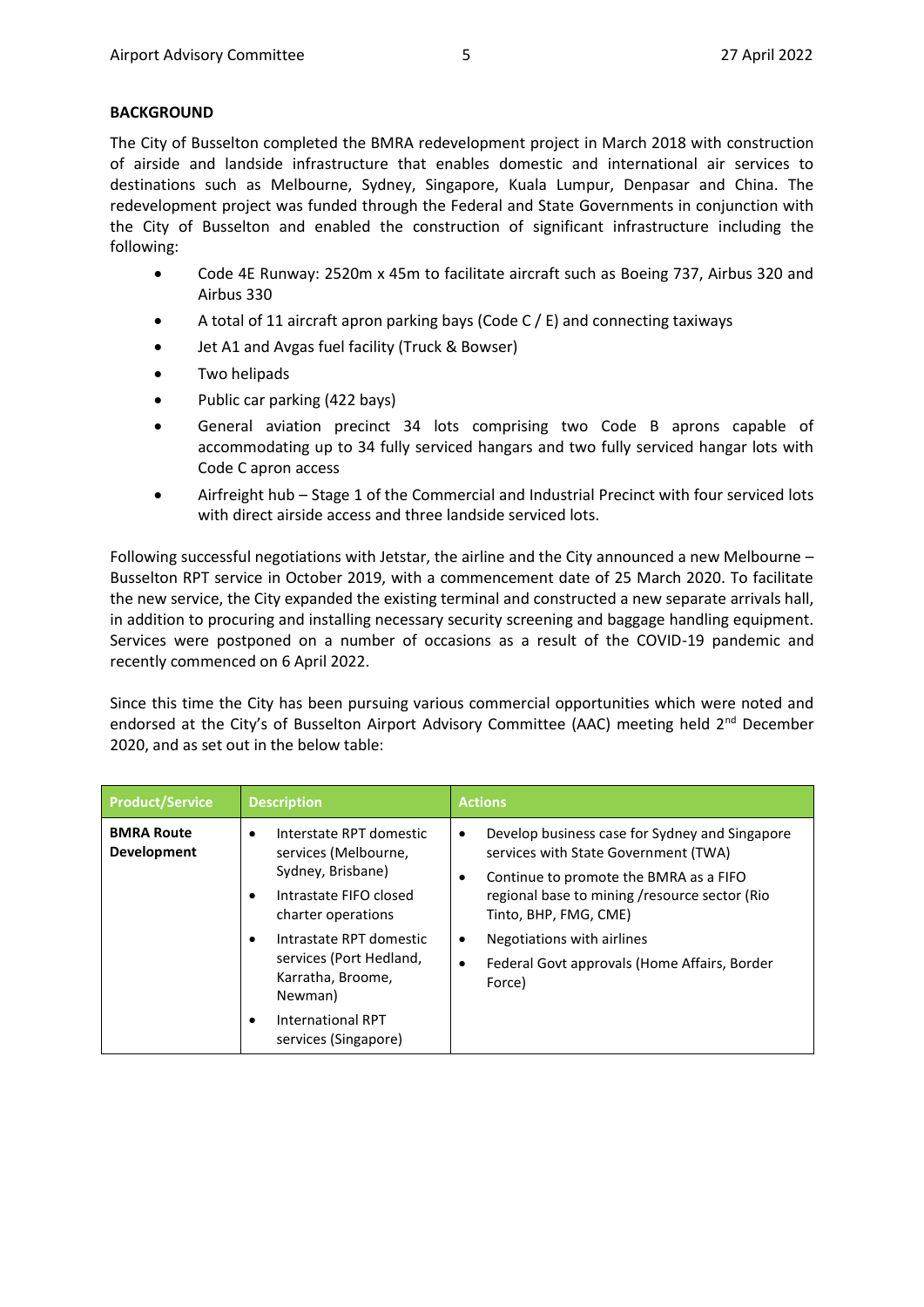| <b>Product/Service</b>                                               | <b>Description</b>                                                                                                                                                                                                                                                                                               | <b>Actions</b>                                                                                                                                                                                                                                                                                                                                                                                                                                                               |
|----------------------------------------------------------------------|------------------------------------------------------------------------------------------------------------------------------------------------------------------------------------------------------------------------------------------------------------------------------------------------------------------|------------------------------------------------------------------------------------------------------------------------------------------------------------------------------------------------------------------------------------------------------------------------------------------------------------------------------------------------------------------------------------------------------------------------------------------------------------------------------|
| <b>Alternate landing</b><br><b>Site</b>                              | Alternate airport for<br>$\bullet$<br>international airlines to<br>Perth Airport in the<br>event of inclement<br>weather and/or closure<br>Business analysis to<br>provide the service<br>including airline pricing<br>structure, aircraft<br>infrastructure and<br>aviation firefighting and<br>rescue services | Quantify the requirements and costings for the<br>$\bullet$<br>City to provide a full alternate landing site<br>facility<br>Prepare an appropriate pricing structure for<br>charging international airlines for using BMRA                                                                                                                                                                                                                                                   |
| <b>General Aviation</b><br>34 lots Code B                            | Various sizes, with<br>$\bullet$<br>capacity to combine<br>land lots<br>Fully serviced lots for<br>lease with Code B apron<br>access.<br>GA focus                                                                                                                                                                | Option 1 - advertise and market lease<br>$\bullet$<br>opportunities<br>Option 2 - prepare business case for Council to<br>$\bullet$<br>lease developed hangar lots (City construct<br>hangars)<br>Option 3 - enter into a partnership with<br>$\bullet$<br>developer/investor to build and lease hangar<br>lots                                                                                                                                                              |
| <b>General Aviation</b><br>1 x Code C lot                            | Fully serviced<br>$\bullet$<br>Size: 3840m <sup>2</sup> each<br>$\bullet$<br>Suit aircraft maintenance<br>$\bullet$<br>/ servicing / freight /<br>smaller RPT operations                                                                                                                                         | Advertise commercial lease opportunity, including<br>٠<br>domestic freight, private charter operations or<br>RPT operations (GA aircraft < 30,000kgs)                                                                                                                                                                                                                                                                                                                        |
| <b>Commercial &amp;</b><br><b>Industrial precinct</b><br>4 land lots | Fully serviced land lots<br>$\bullet$<br>for lease<br>Size: 4864m <sup>2</sup> each<br>$\bullet$<br>Direct runway access<br>٠<br>Dedicated airfreight<br>focus for lease by<br>commercial aviation<br>and support businesses                                                                                     | Option 1 - City advertise and market<br>$\bullet$<br>commercial lease opportunities intrastate and<br>nationally<br>Option 2 - City enter into commercial<br>arrangement on long term lease basis with<br>private developer/investor<br>Option 3 - Approach Airport North Developer<br>$\bullet$<br>and negotiate commercial arrangement for<br>external management of precinct<br>Option 4 - Offer land lots for sale, either<br>$\bullet$<br>individually or as a precinct |
| <b>Commercial &amp;</b><br><b>Industrial precinct</b><br>3 land lots | 3 fully serviced land lots<br>$\bullet$<br>for lease<br>Size: 2018-3088m <sup>2</sup> each<br>$\bullet$<br>General freight focus<br>$\bullet$                                                                                                                                                                    |                                                                                                                                                                                                                                                                                                                                                                                                                                                                              |
| <b>Advertising</b>                                                   | Electronic screens in the<br>$\bullet$<br>terminal / arrivals hall<br>Static posters located in<br>٠<br>the terminal<br>Fences and benches<br>$\bullet$<br>within Carparks<br><b>Billboard (Neville Hyder</b><br>$\bullet$<br>Drive)                                                                             | Electronic screen is available - advertising to be<br>$\bullet$<br>completed<br>Static poster boards to be installed early 2021 -<br>$\bullet$<br>advertising to be completed<br>Following commencement RPT services, landside<br>$\bullet$<br>advertising opportunities (car parks, benches etc.)<br>to be completed                                                                                                                                                        |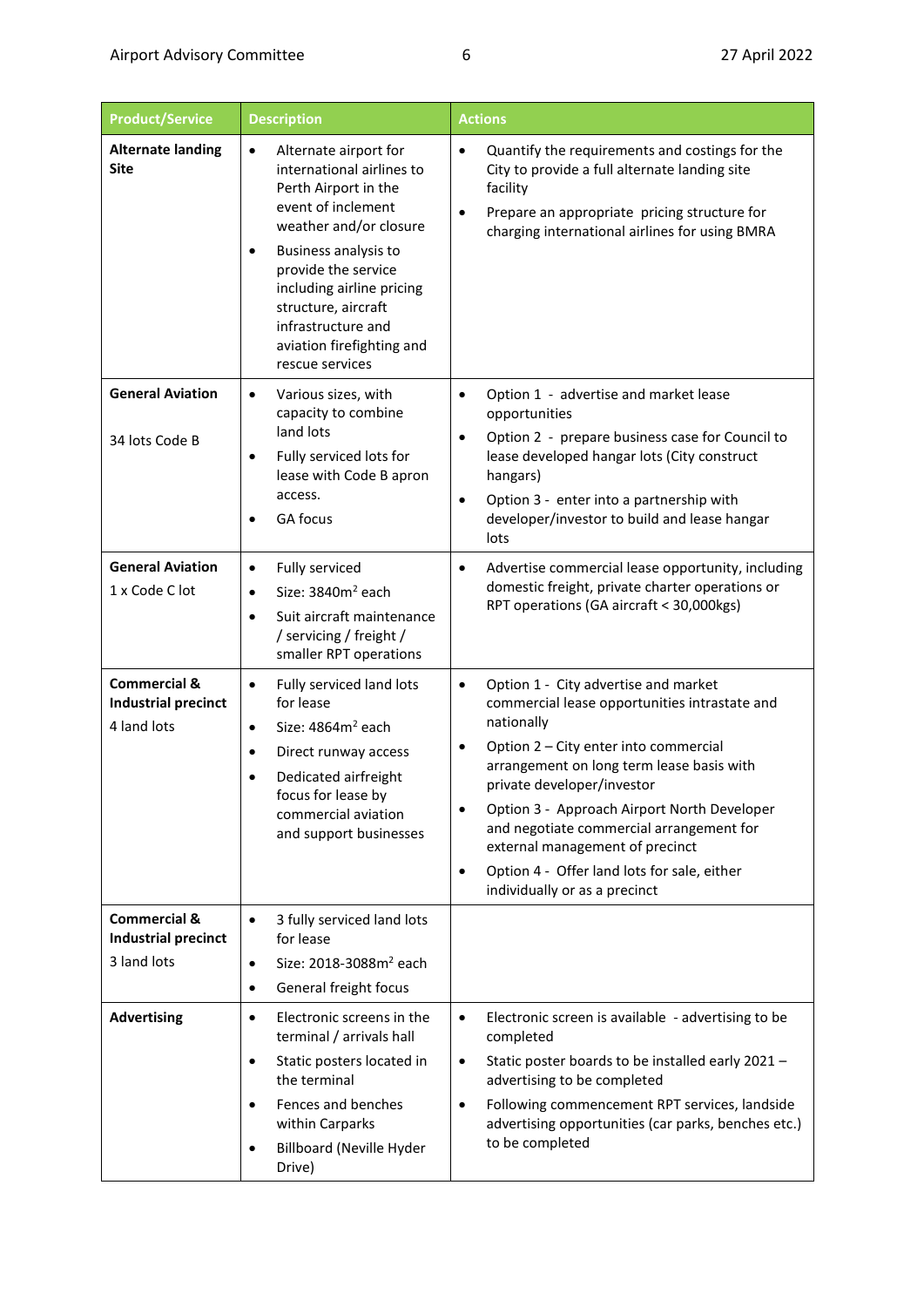| <b>Product/Service</b>                  | <b>Description</b>                                                                                                                                          | <b>Actions</b>                                                                                                                                                                                                                                                                                                   |
|-----------------------------------------|-------------------------------------------------------------------------------------------------------------------------------------------------------------|------------------------------------------------------------------------------------------------------------------------------------------------------------------------------------------------------------------------------------------------------------------------------------------------------------------|
| Landside<br>commercial<br>opportunities | Airport Café/kiosk<br>٠<br>Retail / tourism products<br>٠<br>Car valeting and storage<br>٠<br>Fuel station<br>٠<br>Hotel / short stay<br>٠<br>accommodation | BMRA café /kiosk license in negotiations now<br>٠<br>Retail / tourism product once RPT operations<br>$\bullet$<br>commence (small scale), dependent on new<br>terminal<br>Car valeting and storage once RPT operations<br>٠<br>have commenced<br>Long term opportunities - Fuel stations and hotel<br>٠<br>sites |

Through the AAC the Council has been kept up to date on the progress of these commercial development opportunities. While the pandemic has placed considerable constraints on officers being able to achieve significant outcomes, fly-in-fly-out (FIFO) charter services have increased from 10 flights per week using the Fokker 100 aircraft in January 2020 to 24 flights per week with Fokker 100, A320 and Dash-8 aircraft operating as of the end of March 2022. In addition to the three new Jetstar RPT services, scheduled FIFO services now operate over five days per week. With increased charter and RPT activities, the airport is now facing considerable operational pressures which in turn is preventing officers being able to dedicate time to advance commercial opportunities.

The BMRA's commercial and industrial opportunities have been highlighted as a priority in the City's draft Economic Development Strategy (2022-2027) and as such it now requires dedicated resources to progress these into real outcomes such as new airservices route development, air freight opportunities, commercial land opportunities including hangar leases and international alternate operations.

## **OFFICER COMMENT**

The BMRA operates with 3.5 full time equivalent (FTE) staff; 1 FTE Airport Operations Coordinator and 2.5 FTE Airport Reporting Officers. In addition to this, the City's Manager Economic and Business Development is the nominated Airport Manager who is required to perform certain regulatory functions as required by the Civil Aviation Safety Authority, Aviation Transport Security Act 2004, and the Aviation Transport Security Regulations 2005. The Manager is also responsible for the management of the Economic and Business Development Activity Unit, Busselton Jetty Tourist Park, and the Busselton Jetty.

Operationally BMRA officers schedule maintenance and daily work priorities through outdated and manual paper based systems which are now proving inefficient and time consuming. Officers are currently undertaking a review of the airport's operating systems to identify more appropriate and modern systems to guide maintenance and daily activities. In addition to this, the City is undertaking a number of Request for Quotations/Tenders for the construction of General Aviation hangars, relocation of the Royal Flying Doctor Service, a marquee to extend the secure departure lounge in the arrivals hall, and additional public car parking. A number of other priority works have also been identified with the introduction of RPT services, including a ground servicing equipment storage facility, improved baggage handling systems, additional boarding counters, and weather protection area on the front of the arrivals terminal.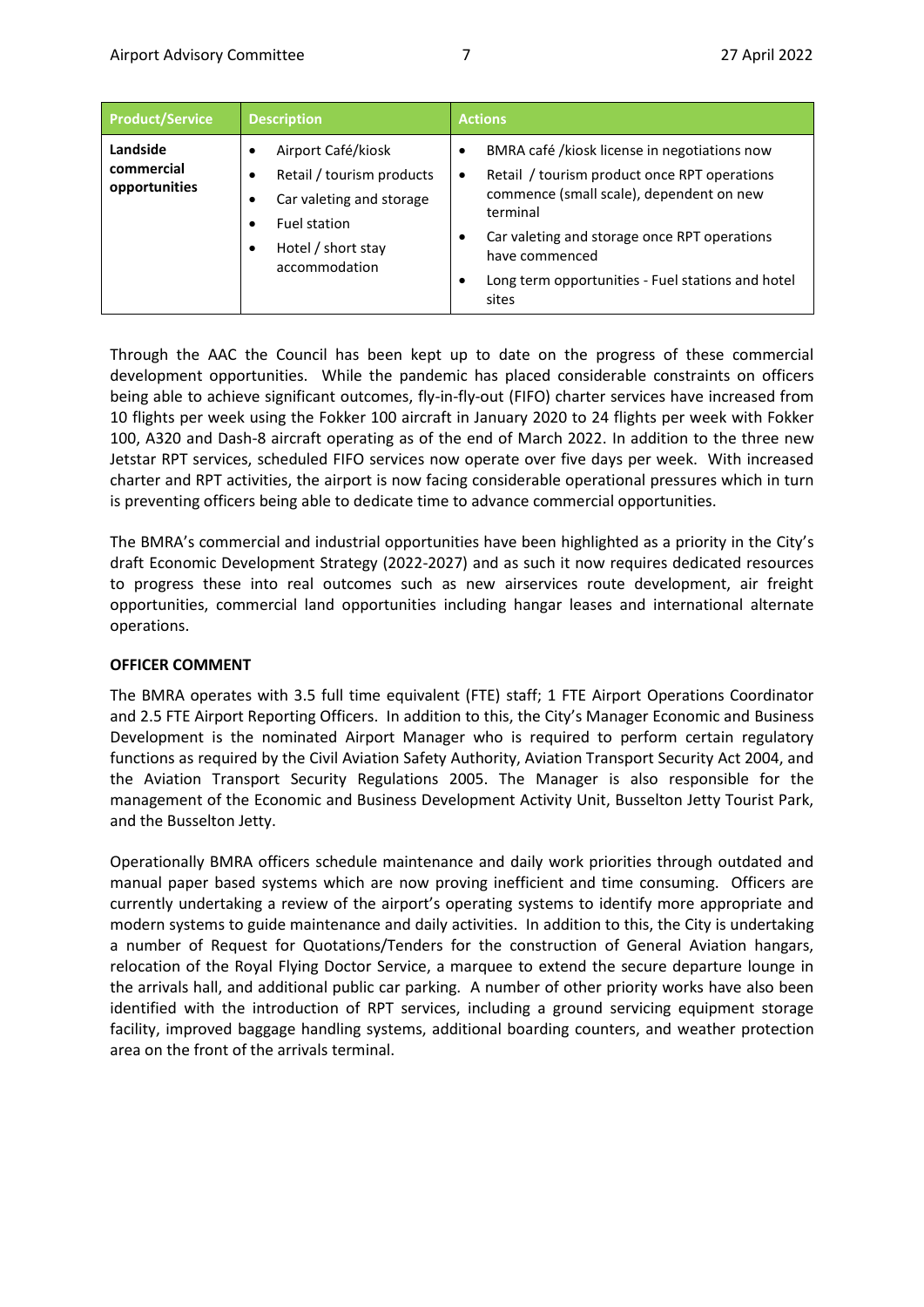Competing with the operational priorities are the following strategic and commercial opportunities:

- Airport Master Plan review;
- Progressing commercial opportunities:
	- o General Aviation (GA) Precinct (GA hangars and aircraft maintenance facilities);
	- o Commercial and Industrial Precinct;
	- o Freight services;
	- o Airline engagement RPT, Charter and Alternate International Airport;
- Emergency Services Precinct;
- Asset Management Plan, funded by the Department of Transport.

With scheduled charter and RPT services now spanning five days a week, airport staff time is increasingly dedicated to operations rather than pursing commercial and more strategic opportunities.

In order to maintain and maximise the airport's operational performance and achieve the commercial opportunities and priorities outlined in the City's draft Economic Development Strategy (2022-2027), it is recommended that additional resources be allocated to the Airport. As the airport operates as a commercial business unit, there will be no financial impact to the municipal budget if this is endorsed, with adequate resourcing within the Airport Reserve. It is recommended that this funding be allocated for a period of two years commencing in the 2022/23 financial year to enable the recruitment of a Business Development staff member to pursue these opportunities. It is envisaged the Business Development resource will work closely with airport staff and also the City's Economic Development team to ensure priorities and activities are aligned and not duplicated.

#### **Statutory Environment**

The BMRA operates in accordance with the following:

- Aviation Transport Security Act 2004;
- Aviation Transport Security Regulations 2005;
- CASA Manual of Standards 139;
- Council's Transport Security Plan;
- City policies and procedures.

The officer recommendation supports the general function of a local government under the *Local Government Act 1995* to provide for the good government of persons in its district.

## **Relevant Plans and Policies**

The officer recommendation aligns to the following adopted plans:

- **Busselton Margaret River Airport Master Plan 2016;**
- Draft City of Busselton Economic Development Strategy (2022-2027).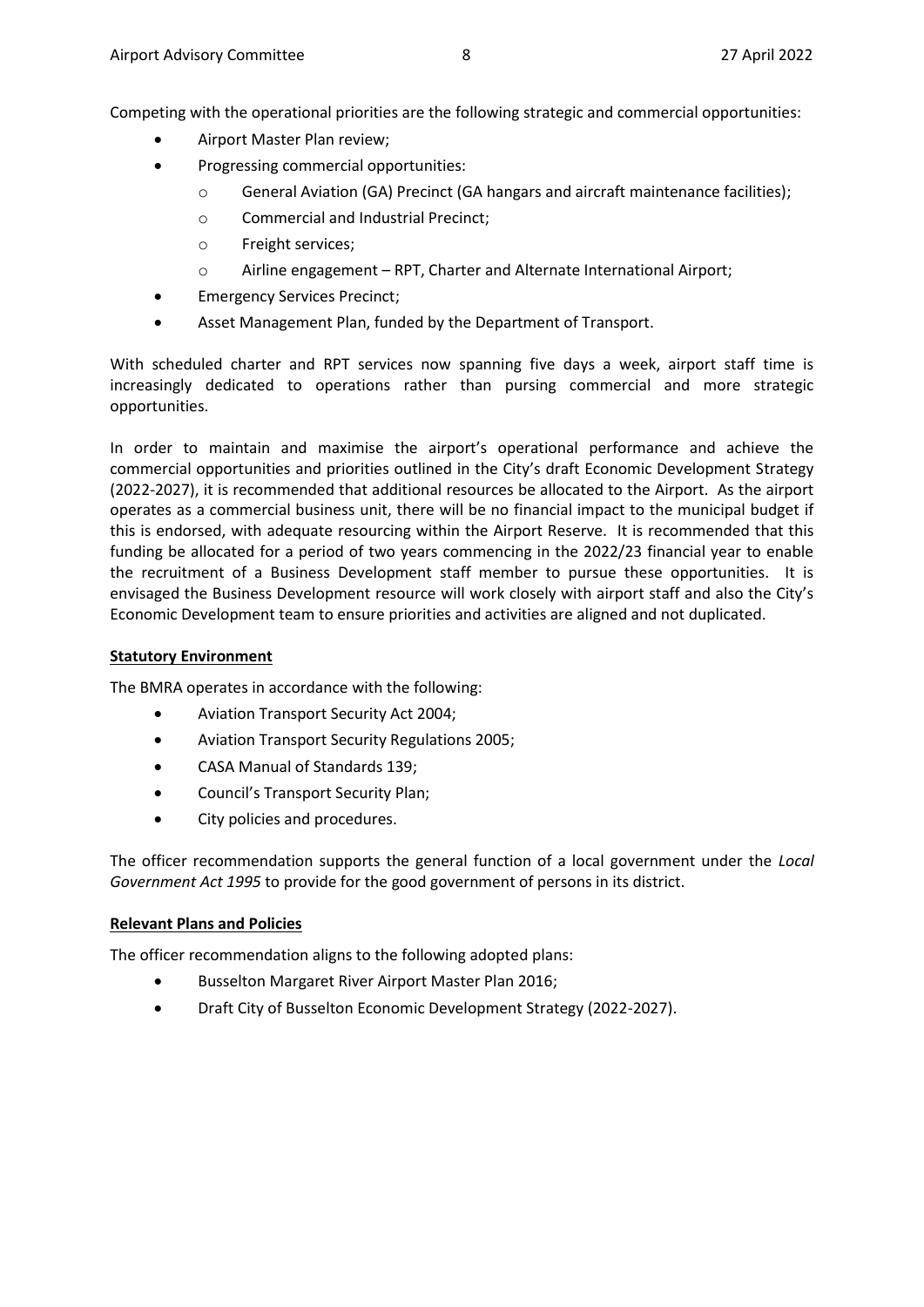## **Financial Implications**

As at 30th March 2022 the BMRA salaries and wages budget including overtime was approximately \$17k underspent; with the end of financial year net operational profit is projected to be in excess of \$400k. Approximately \$130k per annum over two years will be required to fund a dedicated Business Development resource.

The Airport operates as a "commercial business unit", (i.e. the net profit of the airport operations is transferred at the end of the financial year to the Airport Marketing and Incentive Reserve). As the proposed funds required for the economic development resource, there will be no financial impact to the bottom line of the annual budget each year, provided the BMRA continues to produce a net profit.

The City's Long Term Financial Plan (LTFP) indicates an estimated balance of \$2.3M within the Airport Marketing and Incentive Reserve by the end of 2021/22.

## **Stakeholder Consultation**

Officers continue to consult with the relevant stakeholders in regards to further developing the airport, including Airlines, Tourism WA, Margaret River Busselton Tourism Association, Australia South West, aircraft operators and owners and commercial / investment developers.

#### **Risk Assessment**

An assessment of the potential implications of implementing the Officer Recommendation has been undertaken using the City's risk management framework, with risks assessed taking into account any controls already in place. No risks of a medium or greater level have been identified

## **Options**

As an alternative to the proposed recommendation the Council could choose not to allocate funding towards a dedicated Business Development resource. This would significantly limit the ability to progress priorities identified to further develop the commercial and economic development opportunities at the airport.

## **CONCLUSION**

Following the airport redevelopment works, the commencement of RPT services, and the easing of COVID-19 restrictions, the BMRA is now facing unprecedented growth. There are a number of operational and strategic priorities that need to be progressed in order to realise the full potential of the airport. Existing BMRA staff resources are focused on ensuring operational requirements and compliance with CASA and Home Affairs regulations and as such, commercial development opportunities are not able to be prioritised. It is therefore recommended that funding be allocated towards a resource to pursue business development opportunities and work alongside the BMRA and Economic Development teams to maximise economic development outcomes for the region.

## **TIMELINE FOR IMPLEMENTATION OF OFFICER RECOMMENDATION**

Recruitment of an officer will be progressed immediately following the endorsement of Council. It is envisaged the Officer will commence at the beginning of the 2022/23 financial year.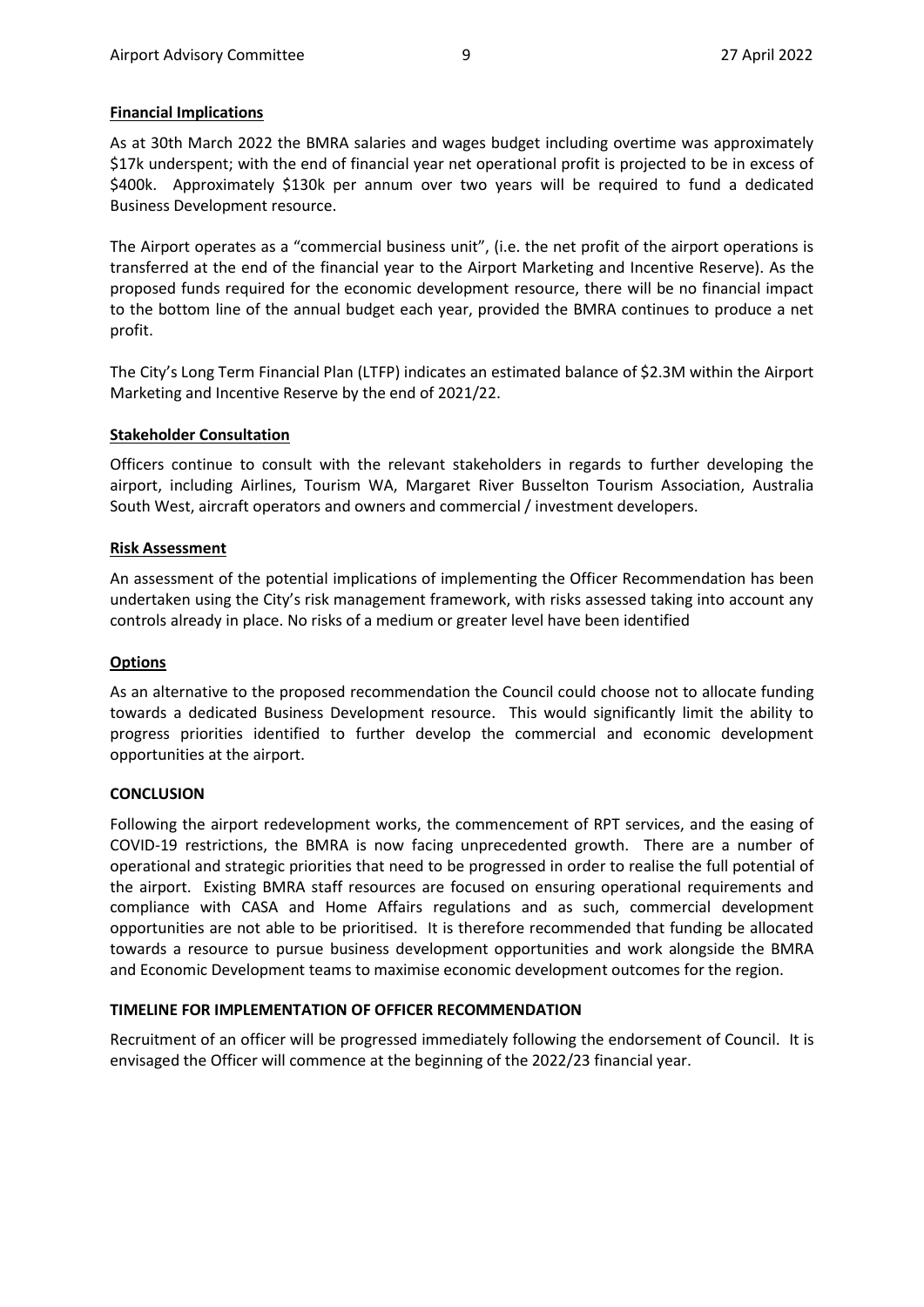10:00am: At this time, Mr Archer left the meeting.

10:02am: At this time. Mr Archer re-entered the meeting.

10:07am: At this time, Cr Carter left the meeting.

10:08am: At this time, Cr Carter re-entered the meeting.

## <span id="page-9-0"></span>6.2 BUSSELTON MARGARET RIVER AIRPORT - OPERATIONS UPDATE

| <b>STRATEGIC THEME</b>     | OPPORTUNITY - A vibrant City with diverse opportunities and a      |
|----------------------------|--------------------------------------------------------------------|
|                            | prosperous economy                                                 |
| <b>STRATEGIC PRIORITY</b>  | 3.4 Develop aviation opportunities at the Busselton Margaret River |
|                            | Airport.                                                           |
| <b>SUBJECT INDEX</b>       | <b>Busselton Margaret River Airport</b>                            |
| <b>BUSINESS UNIT</b>       | <b>Commercial Services</b>                                         |
| <b>REPORTING OFFICER</b>   | Manager Economic and Business Development Services - Jennifer      |
|                            | May                                                                |
| <b>AUTHORISING OFFICER</b> | Director, Community and Commercial Services - Naomi Searle         |
| <b>NATURE OF DECISION</b>  | Noting: The item is simply for information purposes and noting.    |
| <b>VOTING REQUIREMENT</b>  | Simple Majority                                                    |
| <b>ATTACHMENTS</b>         | Nil                                                                |

# **COMMITTEE RECOMMENDATION**

**AIR2204/080** Moved Councillor P Carter, seconded Councillor J Richards

**That the Council receives and notes the Airport Operations Report.**

**CARRIED 3/0**

#### **OFFICER RECOMMENDATION**

That the Council receives and notes the Airport Operations Report.

#### **EXECUTIVE SUMMARY**

This report provides an overview of the operations and activities of the Busselton Margaret River Airport (BMRA) for the reporting period 1 July 2022 through 31 March 2022. This includes an update on passenger numbers, closed charter and general airport operations. While not included in the reporting period, Jetstar RPT operations commenced on 6 April 2022 and an initial update of the first flights is provided.

## **BACKGROUND**

The BMRA has seen positive growth in aircraft landings and passenger numbers with additional closed charter flights operating during the reporting period along with DFES Large Air Tanker and helitac operations, and military aircraft activity.

## Aircraft Movements

The total number of Fly in Fly out (FIFO) closed charter services operating from the BMRA has increased, with 24 flights (48 movements) per week as at the end of March. Currently there are four airlines operating closed charter services from the BMRA utilising the F70, F100, A320 and Dash 8 aircraft and servicing North West destinations such as Boolgeeda, Barimunya, West Angeles, Newman, Roy Hill and Karratha.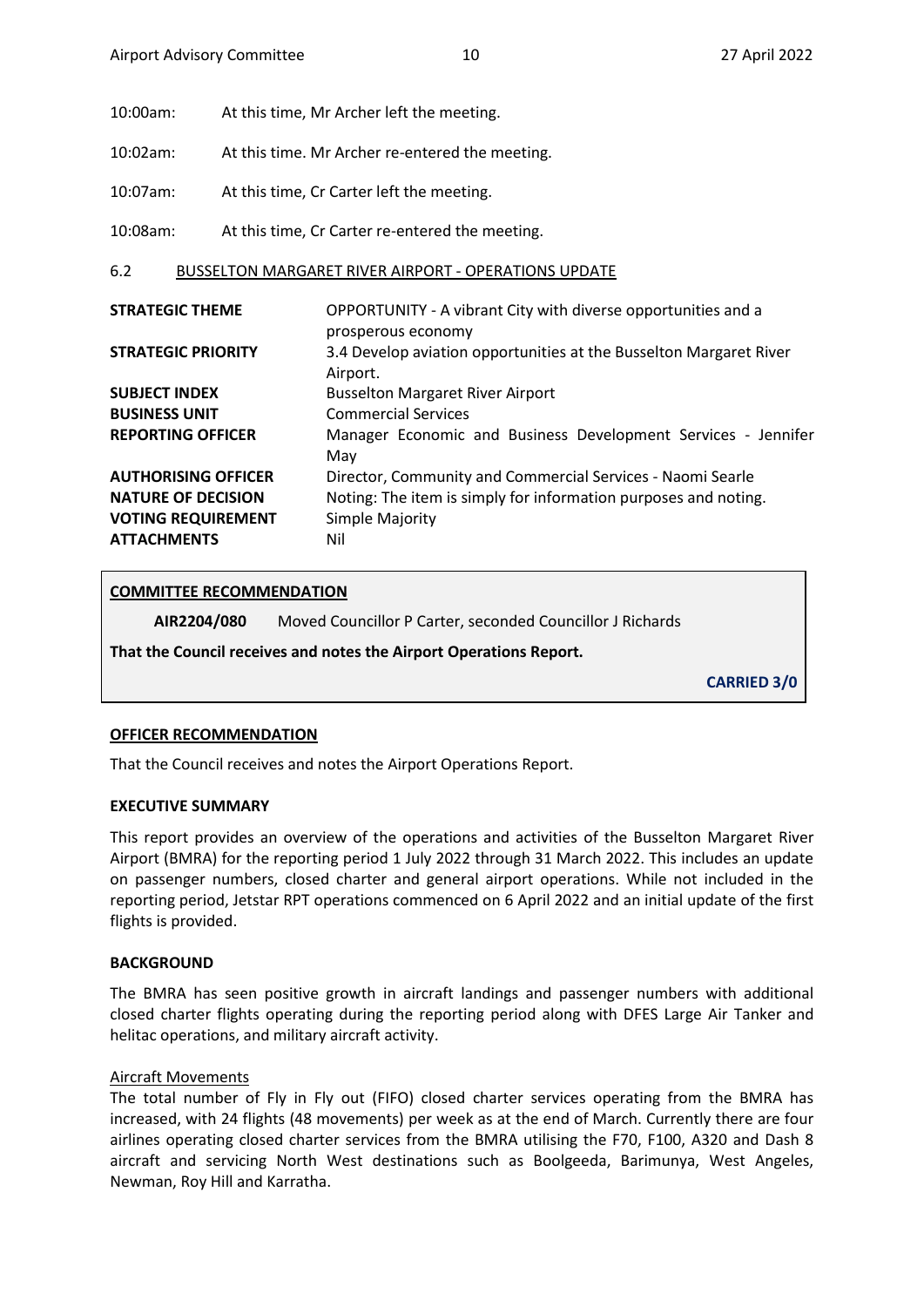The total number of aircraft landings has steadily increased during the period with some monthly variations mainly due to light and general aviation traffic. The total aircraft landings during the reporting period from July 2021 – February 2022 was 7662 compared to 6020 for the same period 2020/21.



#### Passenger Numbers

Overall passenger numbers have increased by 40% (40,205) for the reporting period compared to same period for 2020/21 (28,661), which was a 34% increase from 2019/20 (21,410). This can be attributed to increases in FIFO passenger numbers across all closed charter airlines including Virgin Australia Regional Airlines, Alliance Airlines and Network Aviation servicing Rio Tinto, BHP and FMG.

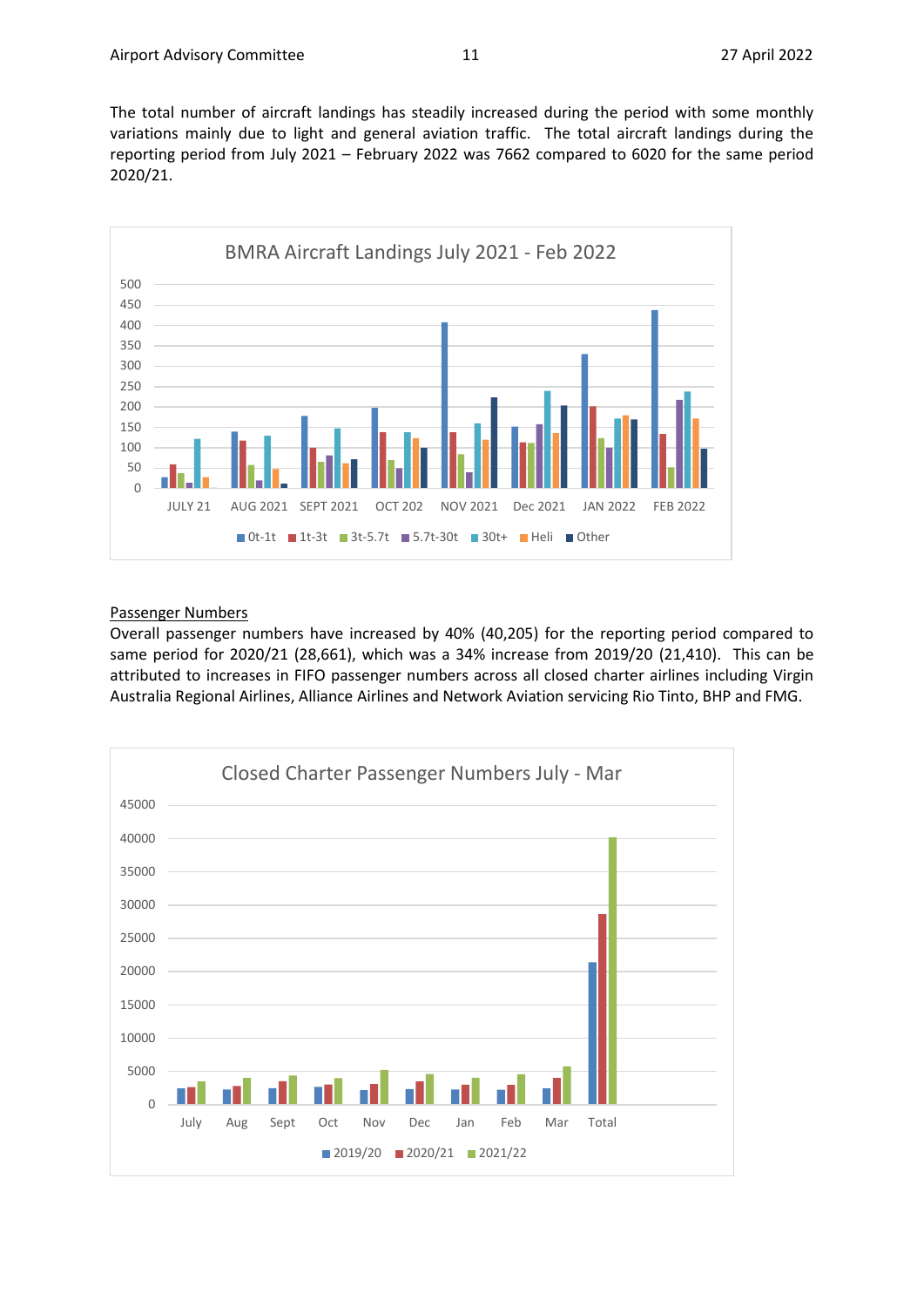#### Carpark

Currently 1423 FIFO passengers have been provided swipe cards to access the BMRA car park at a discounted rate. The average daily occupancy for the reporting period was 340 parked patrons per day. The public car park has now reached capacity on 3 occasions and Officers are proposing a temporary car parking solution while an extension to the new public car park is constructed. The proposal is to fence off approximately 9000m2 of the southern general aviation apron for FIFO passenger use and line mark up to 300 car parks, install boom gates and a temporary pay system. This would leave the public car park for RPT passengers and other visitors to the Airport. A drawing of the proposed area is included below.



## Operations

The focus for the reporting period has been on:

- Support for the LATS (Large Aerial Tanker Support) operations;
- Airside and landside mowing program;
- Apron lighting this project has been completed however one lighting pole was identified as being unsafe and removed from the central apron. A replacement pole is being ordered;
- The City's Facilities team completed a maintenance and painting program for the Arrivals Hall and Terminal building prior to the arrival of the Jetstar flights;
- A revised Transport Security Program was submitted to the Department of Home Affairs for approval;
- Noise monitoring at two locations (Reinscourt and Kalgup) to capture closed charter and RPT operations;
- A review of the Noise Management Plan including public consultation was conducted from November 2021 through to January 2022 with a report submitted to the CEO of the Environmental Protection Authority in early April
- Preparation for the commencement of Jetstar RPT services this required prioritisation of a large number of operational readiness activities including equipment servicing and maintenance, a revised Transport Security Program submission, mobilisation of the security screening team and landside activities such as wayfinding signage, car parking and provision of information for the public.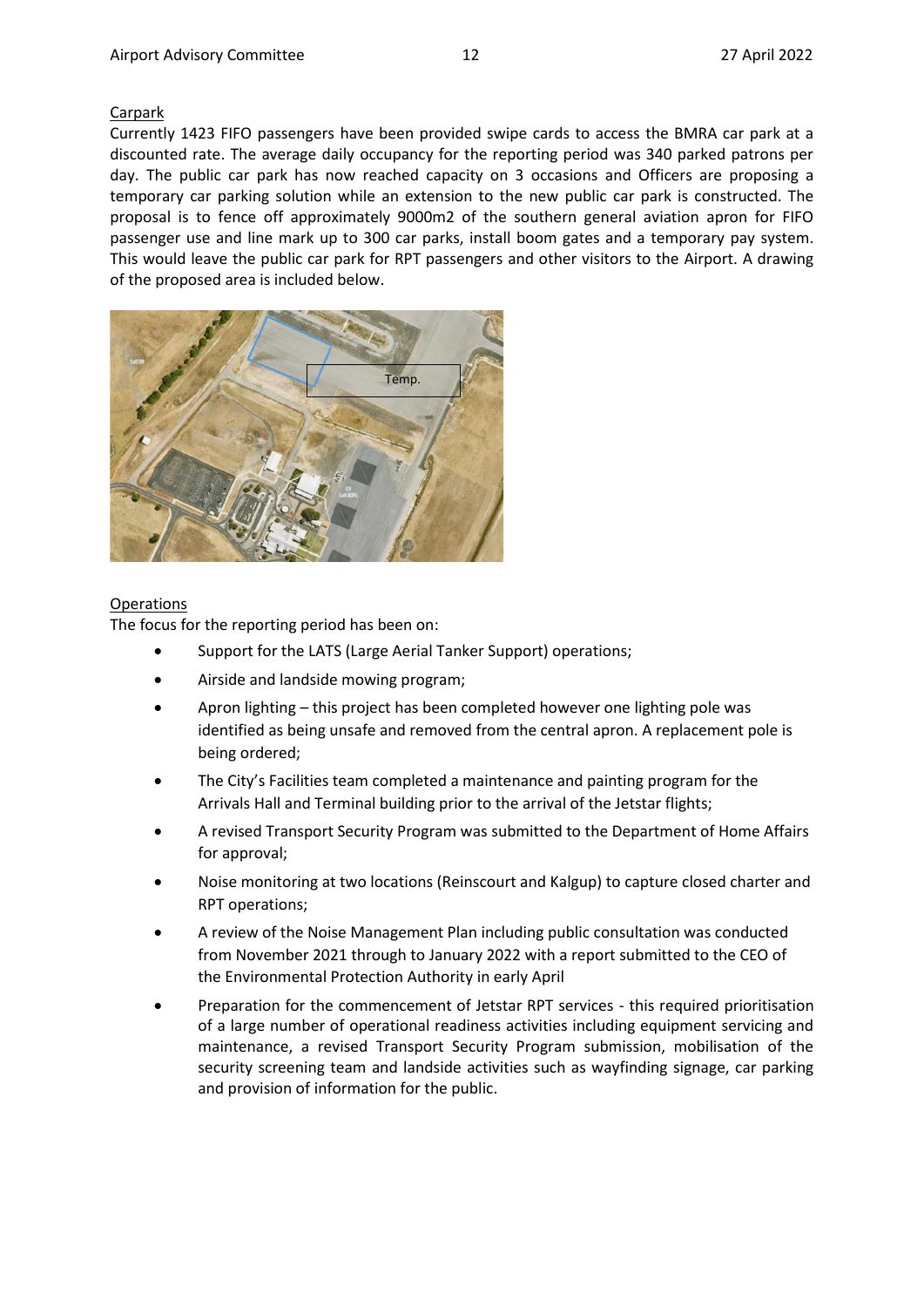## **OFFICER COMMENT**

FIFO passenger numbers through the BMRA have continued to increase significantly in comparison to the same period last year and officers expect passenger numbers to continue to increase as FIFO recruitment and employment from the South West continues.

The Jetstar Busselton- Melbourne flights commenced on the 6 April 2022 with a celebratory event to welcome the inaugural flight. Invited guests and VIPs attended the event hosted by the City of Busselton in the Arrivals Hall, with Federal Government Assistant Minister for Regional Development and Territories Nola Marino MP, Deputy Premier Roger Cook MLA, Minister for Regional Development; Agriculture and Food Alannah MacTiernan MLA, Jetstar CEO Gareth Evans and senior executives attending from Tourism WA, Australia's South West and South West Development Commission, as well as the City's Mayor, Councillors and CEO.

The Jetstar flights are seen as a significant achievement by the City of Busselton that will result in increased tourism, economic benefits and opportunities for the South West. The Jetstar flights are scheduled for three times a week and, as of the 20 April 2022, there had been seven return flights from Melbourne with an average occupancy of 97% for arriving flights and 95% for departing flights.

Not unexpectedly, there were some 'teething' problems and operational limitations identified which have impacted on Jetstar turn-around times. The following key issues have been identified with officers working hard on solutions;

- The sterile departure lounge is at capacity for A320 operations;
- An additional check-in desk / injector belt is required for Jetstar flights;
- The baggage handling system (baggage conveyor belts) design is susceptible to blockages and alarms;
- An additional boarding counter and service desk is required;
- There are some screening lane deficiencies (additional rollerbeds are required);
- CBS X-ray screening processes service request submitted with supplier for software settings review.

In addition, improvements are required in relation to the following to improve ground handling operations and customer experience at the BMRA:

- Airport inspection, maintenance and reporting tablet/onine system;
- Increased ground handling equipment storage areas;
- Additional airline offices and training rooms for aircraft and airline accreditation;
- Staff toilets, showers and changing room facilities;
- Additional public car parking;
- Wayfinding and direction signage;
- Replacement apron lighting pole the pole removed from Central apron, Bay 9 is restricting night operations.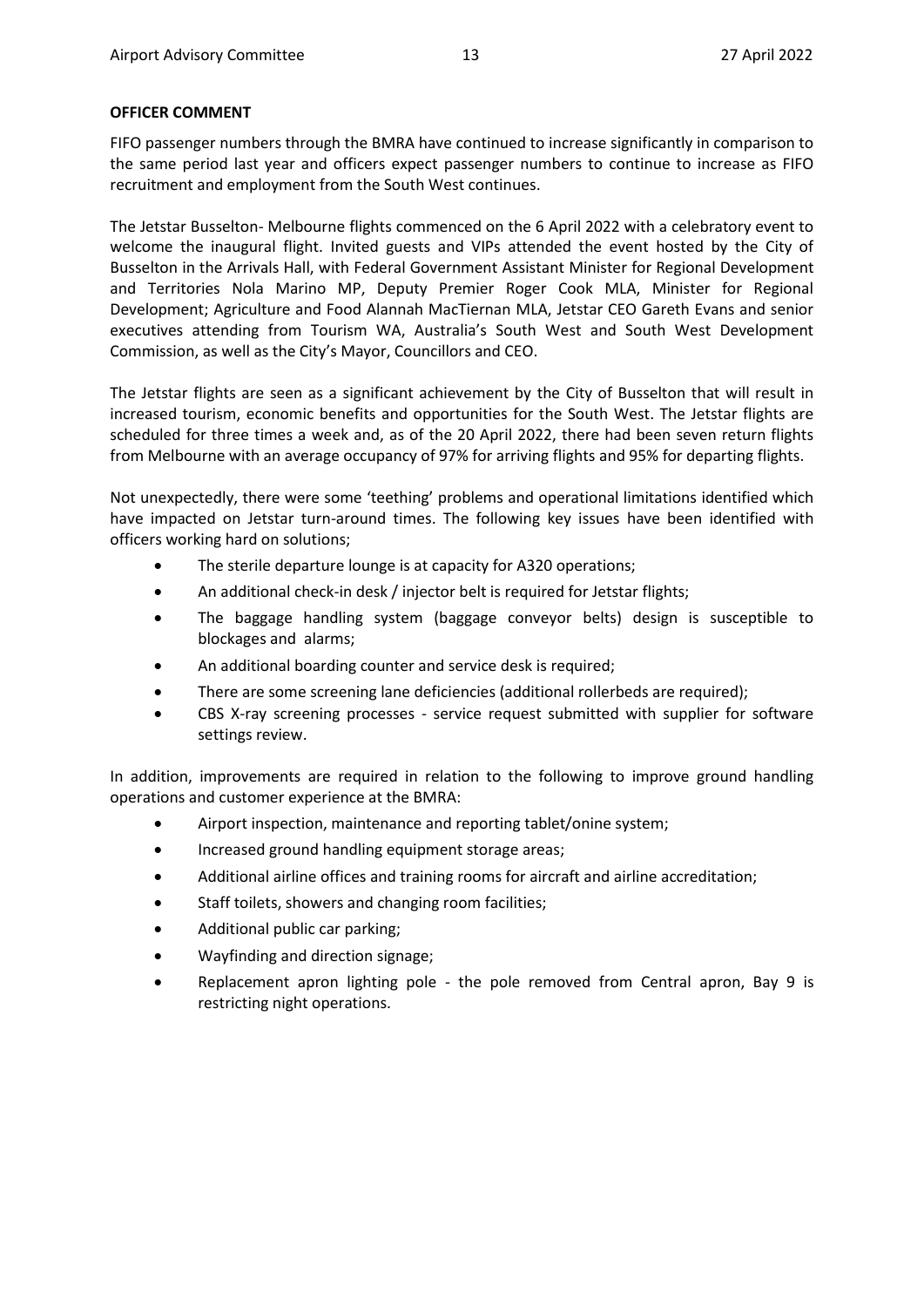# **Statutory Environment**

The BMRA operates in accordance with the following:

- Aviation Transport Security Act 2004;
- Aviation Transport Security Regulations 2005;
- CASA part 139 Manual of Standards (Aerodromes);
- City of Busselton Transport Security Plan;
- Ministerial Statement 1088;
- City policies and procedures.

# **Relevant Plans and Policies**

The officer recommendation aligns to the following adopted plans:

- BMRA Master Plan (2016-2036);
- The BMRA operates under the Busselton Margaret River Airport Noise Management Plan 2019.

# **Financial Implications**

# Revenue

Actual YTD revenue for the reporting period is \$1,673,486 compared to the YTD budget of \$1,707,710, noting that security screening revenue has not been realised due to the delay in the Jetstar flights. Excluding the security screening revenue, YTD actual budget (\$1,673,486) is tracking higher than the YTD budget (\$1,427,855) with the key revenue areas contributing towards this being airport landing fees, sundry income and car parking income.

## **Expenditure**

Actual YTD expenditure for the reporting period is \$1,110,098 (including commitments) compared to the YTD Budget of \$1,055,233, not including security screening costs and the airline attraction program which have not been incurred due to the delay in the Jetstar flights. Higher expenditure for the reporting period can mainly be attributed to higher wages costs, expenditure in landside maintenance, equipment servicing, car parking line marking and directional and information signage in preparation for the Jetstar flights.

Other operational expenditure that is likely to impact the end of year operating result is increased cleaning schedules and waste collection. Any overspend (expenditure) can be offset by increased revenue streams. Further the BMRA is self-funded from Airport specific reserves and hence does not impact municipal budget bottom line.

Airport Staff are working through costing a number of operational and capital works improvements to be considered for inclusion in the 2022/23 financial year budget which will be the subject of a separate report once all costings have been received and verified.

# **Stakeholder Consultation**

Consultation has been occurring on a regular basis with Department of Transport, Government agencies, airport stakeholders, Department of Home Affairs, Aviation Marine Security (AMS), Civil Aviation Safety Authority (CASA), Air Services Australia, Virgin Australia Regional Airline, Qantas Group, the Busselton Aero Club, Albany, Esperance, Geraldton Airports and Australian Airports Association, concerning many topics and issues relating to the Airport.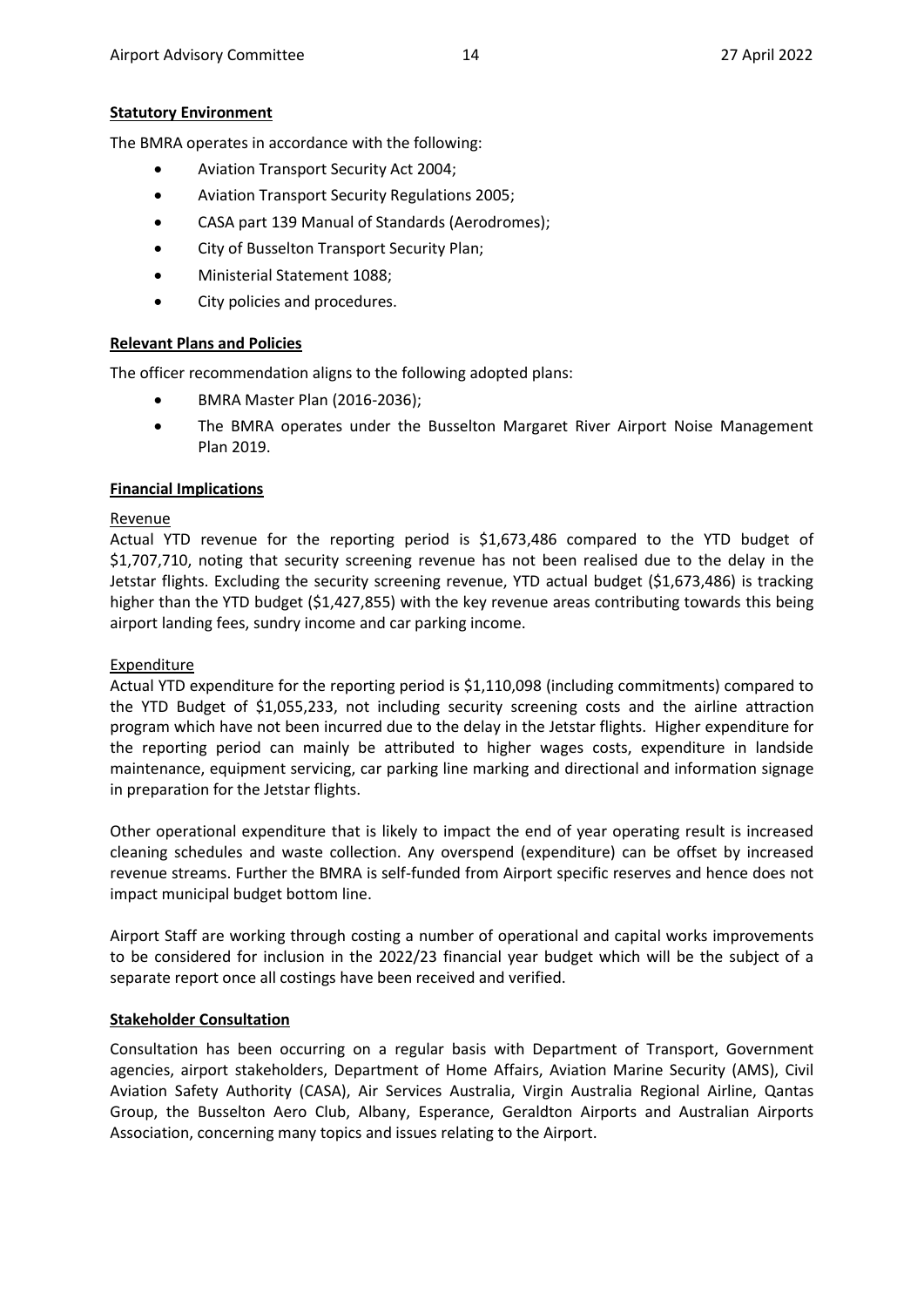#### **Risk Assessment**

An assessment of the potential implications of implementing the officer recommendation has been undertaken using the City's risk management framework, with risks assessed taking into account any controls already in place.

No risks of a medium or greater level have been identified.

## **Options**

The Airport Advisory Committee may choose not to receive and note the Airport Operations Report.

#### **CONCLUSION**

Officers continue to strive to provide a high level of customer service at the BMRA, while ensuring the airport is compliant, safe and security is maintained throughout. The commencement of Jetstar RPT services has identified a number of operational actions and infrastructure investment requirements.

With the recent focus on preparing for Jetstar RPT services, officers have not as yet sought quotations to prepare a new BMRA Master Plan, and business development initiatives have also been deferred. A separate report on this Airport Advisory Committee agenda seeks Council's endorsement for a resource to help progress the business development opportunities at the BMRA.

#### **TIMELINE FOR IMPLEMENTATION OF OFFICER RECOMMENDATION**

Not applicable.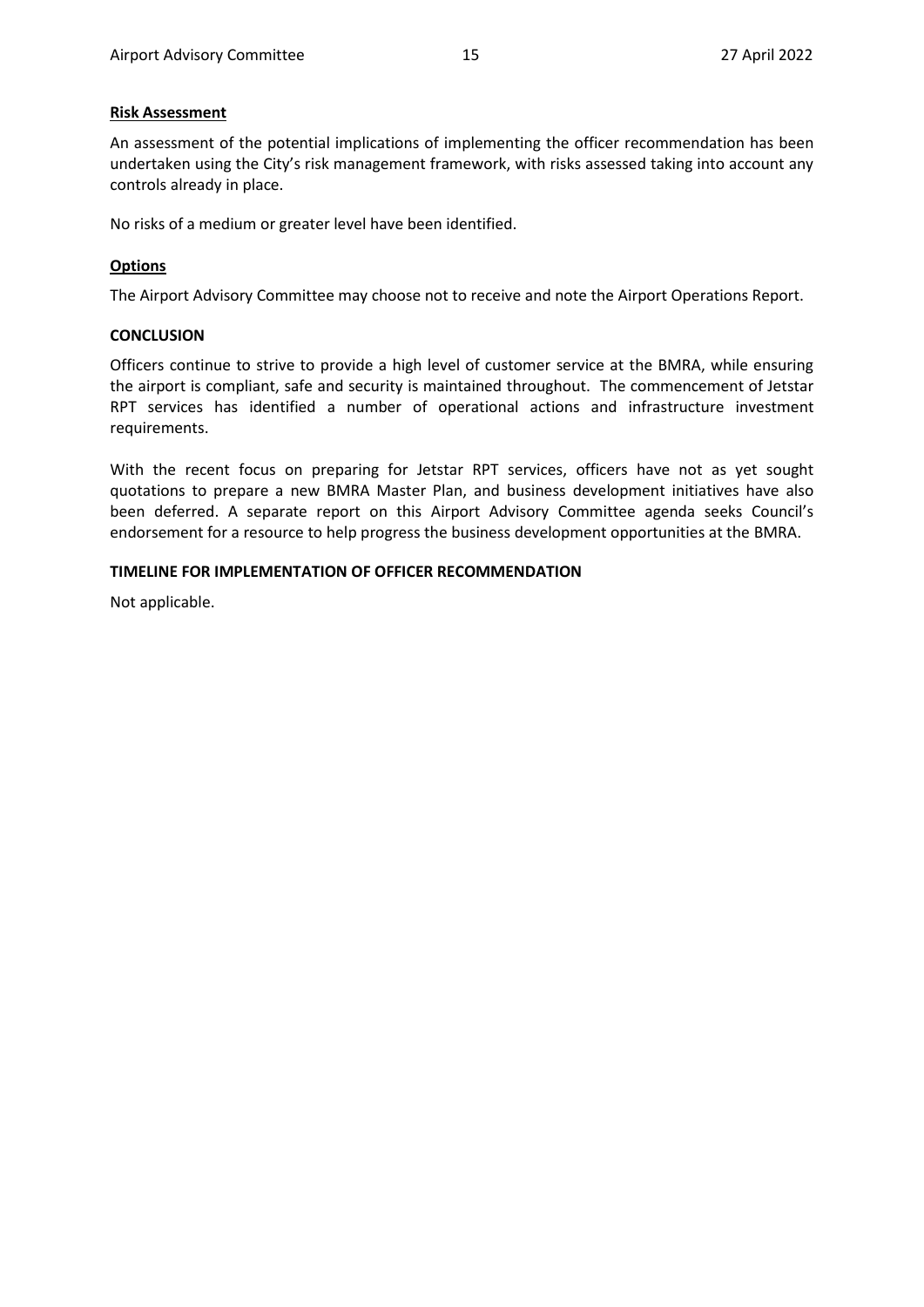#### <span id="page-15-0"></span>**7. GENERAL DISCUSSION ITEMS**

#### 7.1 Electronic screens and light boxes

Ms Jennifer May, Manager, Economic and Business Development Services, provided the Committee with an update on the advertising opportunities for the Business Community at BMRA. A three month booking period for electronic screens and light boxes can be booked through the City's website.

#### 7.2 Margaret River Busselton Tourism Association

Mrs Naomi Searle, Director Community and Corporate Services, provided the Committee with a brief update on Margaret River Busselton Tourism Association (MRBTA) and the branch of the MRBTA that works and liaises with the BMRA, trading under South West Aviation Services.

A brief discussion regarding the makeup of the Airport Advisory Committee occurred. The Airport Advisory Committee is a committee of Council. MRBTA is just one stakeholder of the BMRA. When developing business cases and other Airport related strategies, MRBTA and other relevant stakeholders are consulted. Meetings are open to the public, unless closed due to a confidential Item.

#### <span id="page-15-1"></span>**8. NEXT MEETING DATE**

Wednesday, 15 June 2022.